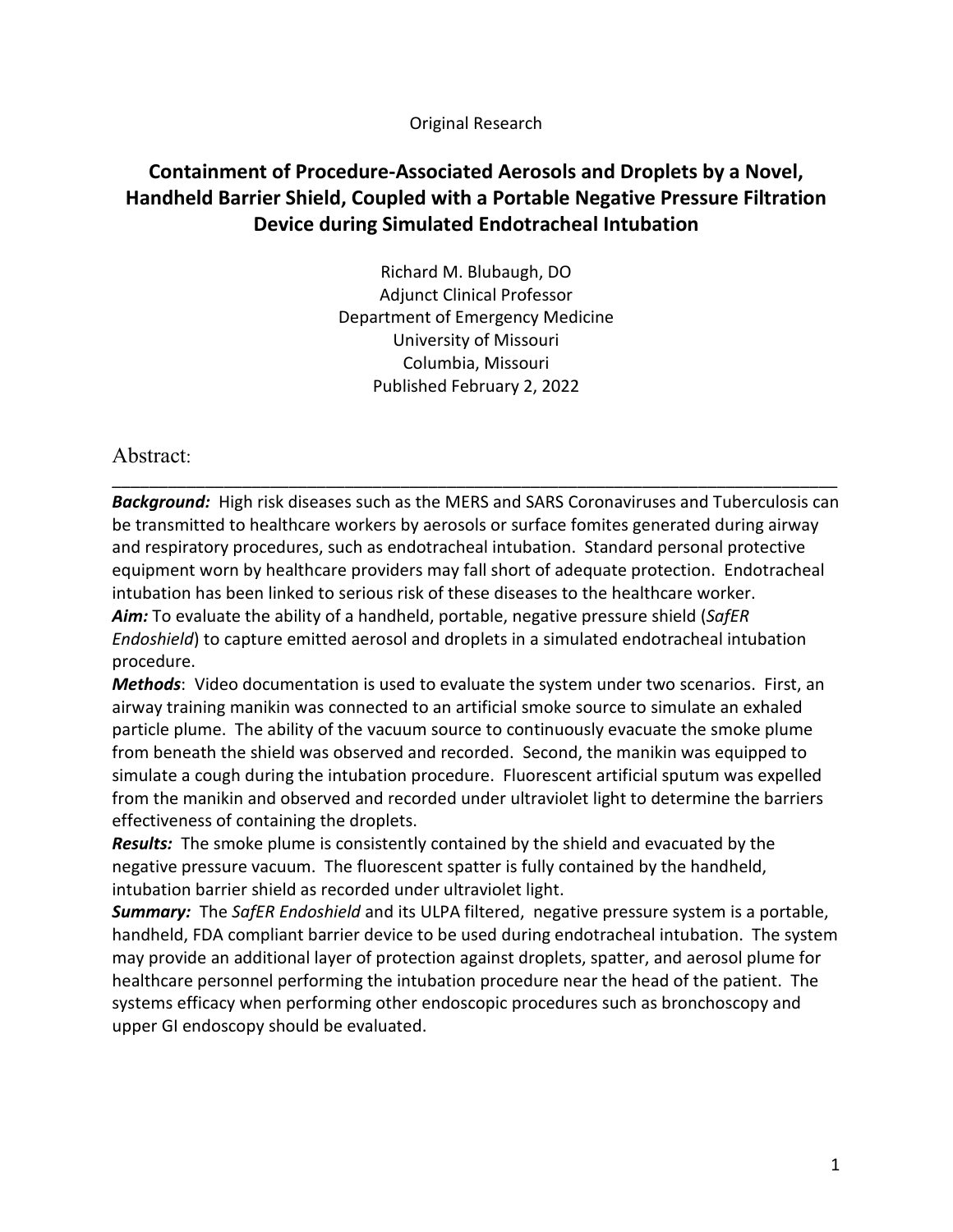### **Background:**

Emerging high-risk diseases are those that have both a high likelihood of infection if an aerosol is inhaled or comes in contact with mucous membranes and a high case-fatality rate. These are viruses and bacteria, such as the MERS and SARS coronaviruses and multi-drug resistant Tuberculosis (TB), that are highly infectious and pathogenic, and for which limited prophylactic or therapeutic countermeasures are available {1}. There is significant evidence supporting the aerosol transmission of SARS and stronger evidence for TB {2,3,4,5}. Aerosols generated by breathing, coughing, or during certain medical procedures can produce large droplets (>20um) which fall directly to the floor or nearby surfaces, medium-sized particles (5-20um) that either fall more slowly, or remain suspended temporarily by air currents, evaporating to become droplet nuclei aerosols, or small particles (<5um) that can remain suspended in the air for hours. Particles less than 10um are more likely to be inhaled and cause infection in the lower respiratory tract {6}. Studies have shown the SARS-CoV-2 virus can survive in aerosols for greater than 3 hours {7,8,9}. The suspension of these small particles can cause infection over greater distances and increase the duration of infection risk following the generation of the respiratory aerosol. The amount and concentration of viral particles dispersed is directly correlated with the patient's severity of infection {10}. Patients requiring respiratory procedures are likely those who are the sickest and thus emitting a larger infective dose. The amount of infectious inoculum dose that might be acquired by the healthcare personnel in attendance is likely to contribute to their own severity of illness {11}.

Corona Viruses such as MERS-CoV and SARS-CoV-1 and CoV-2 have a significant association of nosocomial transmission with Aerosol Generating Procedures (AGP's), such as endotracheal intubation {12,13,14}. Aerosol Generating Procedures may create opportunities for aerosol transmission of small droplets inhaled into the lower respiratory tract and large droplets that can splash into the eyes, mouth, or upper respiratory tract {1}. Surface contamination of equipment, clothing, and fixtures also represents a significant risk of viral transmission for healthcare workers, as the virus can remain viable on surfaces for days {8,15}. Healthcare workers (HCW) are at risk of self-contamination by improperly doffing or donning Personal Protective Equipment (PPE). One study found widespread viral transfer to skin and clothing of healthcare workers from contaminated PPE, even when used correctly {16}. The infection of healthcare workers despite wearing full PPE raises questions over the efficacy of PPE.

The prevention of transmission to healthcare workers is paramount for public safety. Since the beginning of the Covid 19 pandemic, serious concerns have been raised over the exposure of healthcare personnel to infectious airborne particles produced during aerosol-generating procedures, such as endotracheal intubation. As many as 8% of hospitalized SARS-CoV-2 patients may require intubation {17}. Endotracheal intubation has been identified as one of riskiest procedures based on data from the MERS-CoV, SARS-CoV-1, and SARS-CoV-2 outbreaks where healthcare personnel participating in such procedures became ill. The procedure poses an absolute risk increase to the HCW of 10-15% {12,17,18}. Two different metanalysis have estimated the odds ratio of transmission of the MERS-CoV, SARS-CoV-1, and SARS-CoV-2, from patients to healthcare workers performing tracheal intubation at 6.6 -6.7 {12,19}. A more recent prospective study indicated that of healthcare workers participating in tracheal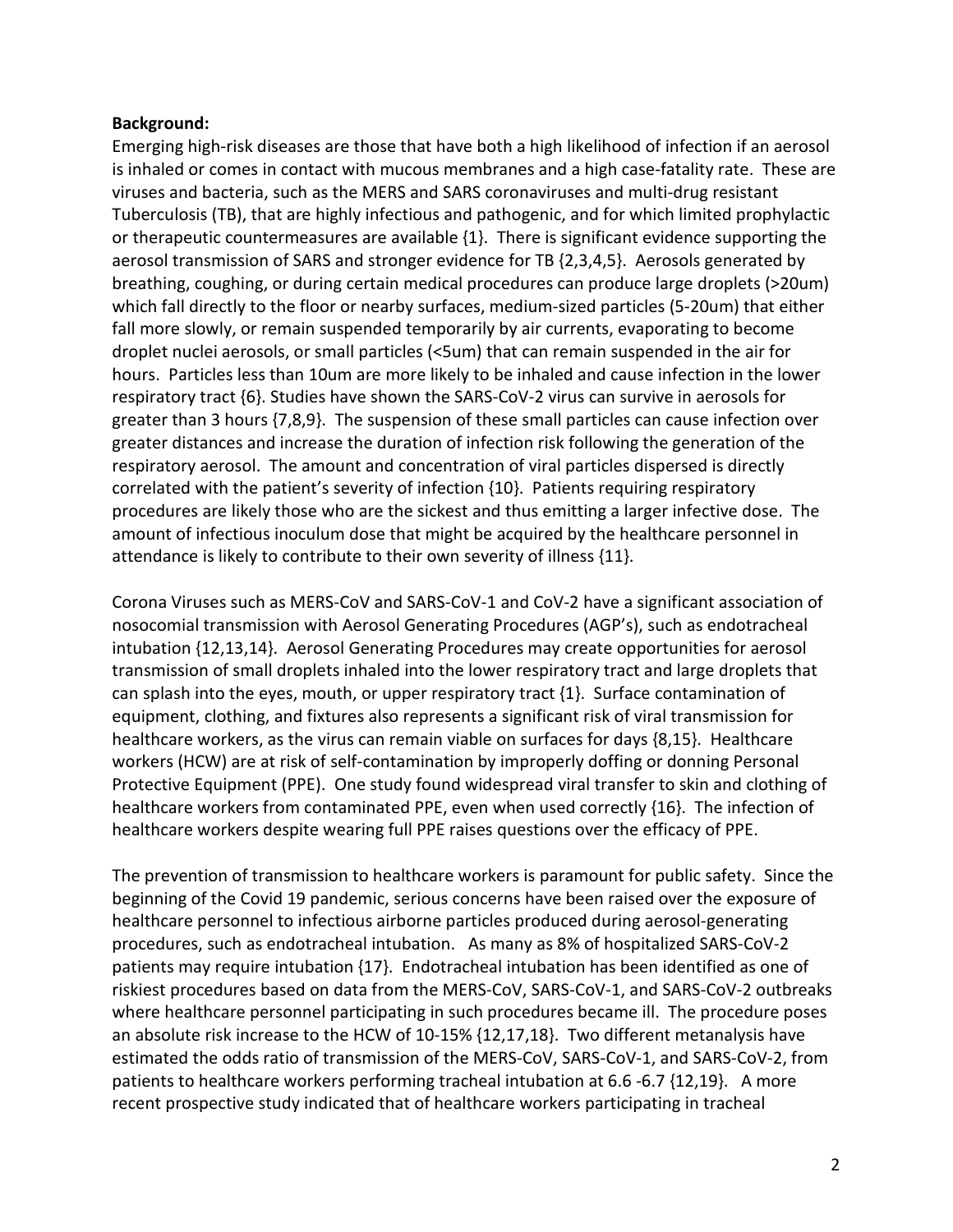intubation on suspected or confirmed Covid-19 patients, nearly 11% of those healthcare personnel became symptomatic or contracted Covid-19 within 14 days of performing the procedure {20}. The risk associated with TB infection appears to occur in clinical settings as a result of procedures that produce large quantities of aerosol, such as bronchoscopy or intubation {21}. William Firth Wells, of Harvard University, published his book *Airborne Contagion and Air Hygiene* in 1955. Wells described a method for quantifying the relative infectiousness of airborne agents. His concept of quantum of infection describes both the amount of infectious agent in a room and the infectivity of that agent. Whereas a Quanta is defined as the number of infectious droplet nuclei required to infect {22}. The quanta production rate of an average TB patient is 1.25 quanta/hour. The estimated quanta of an intubation-related outbreak that occurred in a hospital emergency department was nearly 31,000 quanta/hour. This is 5.5 times higher than any other procedure reported as a result of a nosocomial outbreak {21}. This means that the infectious dose generated during the intubation of a patient was enough to potentially infect 31,000 people per hour.

### **Aim:**

To access the efficiency of a proprietary handheld, Ultra Low Particulate Air filtering, negative pressure barrier shield used during endotracheal intubation that produces local exhaust ventilation and filtration at the source by capturing the aerosol dispersion of simulated aerosol plume (smoke) and the containment of droplets and spatter (fluorescent artificial nasopharyngeal secretions) during a simulated cough.

## **Methods:**

A novel hand-held, protective barrier device, that incorporates ULPA filtration with negative pressure used when performing endotracheal intubation (*SafER Endoshield and the SafER Portable Negative Pressure System*) is tested and filmed to access and document its ability to capture droplets and particles during simulated exhalation and cough.

An adult airway training manikin (unbranded) was modified by making a 1 cm opening at the anterior gastroesophageal junction using #15 scalpel. A 60 cm length of 10mm OD/7.5mm ID, clear vinyl tubing was inserted into the opening and advanced into the manikin mouth in a retrograde fashion. A 7.5mm/15mm endotracheal tube adapter was inserted into the distal end of the tubing. In the proximal end, a brass  $5/16''$  x  $\frac{1}{4}''$  barb x Mip adapter is inserted. A spray tip is made by drilling three  $5/64$ " holes into a  $\frac{1}{4}$ " brass Fip cap in a triangular pattern. The cap is then hand tightened onto the barb adapter. The vinyl tube is adjusted so that the proximal end of the assembly is positioned at the level of the manikin teeth.

The *Endoshield* assembly is fastened 5cm above the manikin face using a custom-made jig. A standard metal laryngoscope handle is placed thru the center laryngoscope opening. The 22mm suction hose is attached to the *Endoshield* and the SafER negative pressure vacuum unit and the unit is turned on generating 240 lpm of constant suction.

The manikin was placed on a table, in a 1152 cubic foot room, at a simulated bed height of 76cm. A flat black photographer's screen was placed in the background and the manikin was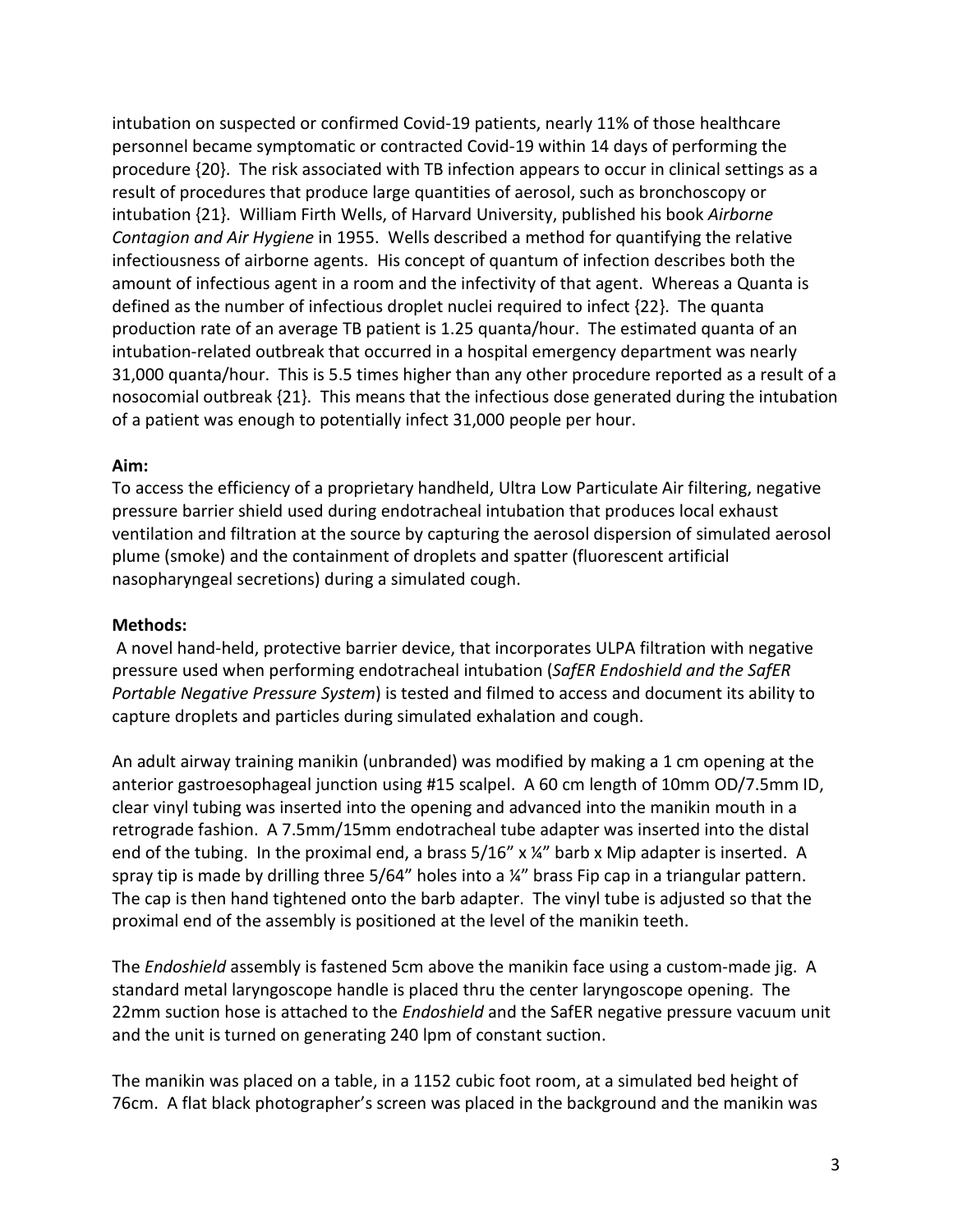backlit with led lighting. An apple iPad Air 2 camera (Apple, Cupertino, CA) is used to record video from the most optimal viewing angles.

The trial is made up of two parts: First, a glycerol smoke "fog" generator is attached to the distal end of the vinyl tubing and continuous smoke is forced out through the mouth opening of the manikin in order to simulate an exhaled aerosol plume. The smoke generator is periodically boosted, sending a larger bolus of smoke thru the mouth in order to simulate coughing or sneezing or heavy breathing.

In the second part, fluorescent dye mixed with artificial sputum is used to simulate coughed droplets using an ultraviolet light source for visual enhancement. A test solution using 5 parts of artificial nasopharyngeal fluid (Biochemazone, Edmonton, Alberta) and 1 part of liquid Uranine concentrate (Cole-Parmer, Vernon Hills, Illinois) is mixed. One ml of the test solution is injecting into the vinyl tube in the posterior pharyngeal portion of the manikin. Using an adultsized bag-valve resuscitator (unbranded), with a projected stroke volume of 1,000 ml, is attached to the distal end of the tubing. The resuscitator bag was rapidly squeezed several times by the investigator expelling the test solution. Video was recorded in slow-motion mode. This process was repeated 3 times using an additional 1 ml of test solution. Between each trial set, the *Endoshield* was cleaned with soap and water and dried.

## **Results:**

The capture of both smoke and fluorescent droplet spatter by the *SafER Endoshield* and negative pressure vacuum is observed real-time, and video footage is reviewed by the investigator. In the first phase, smoke is observed to be consistently drawn into the vacuum tubing and away from manikin face. No smoke is observed to escape outside of the *Endoshield* domain. In the second phase, fluorescent spatter is contained within the underside of the *Endoshield* barrier. Some spatter is observed to settle on the manikin face and neck beneath the shield. There is no spatter observed to escape the shield domain.



**[Endoshield Smoke White](https://www.youtube.com/watch?v=1WKyK5stVos&list=PLlSV23EfKxVEKOI61rVBNSSdDNj6aiWHf)**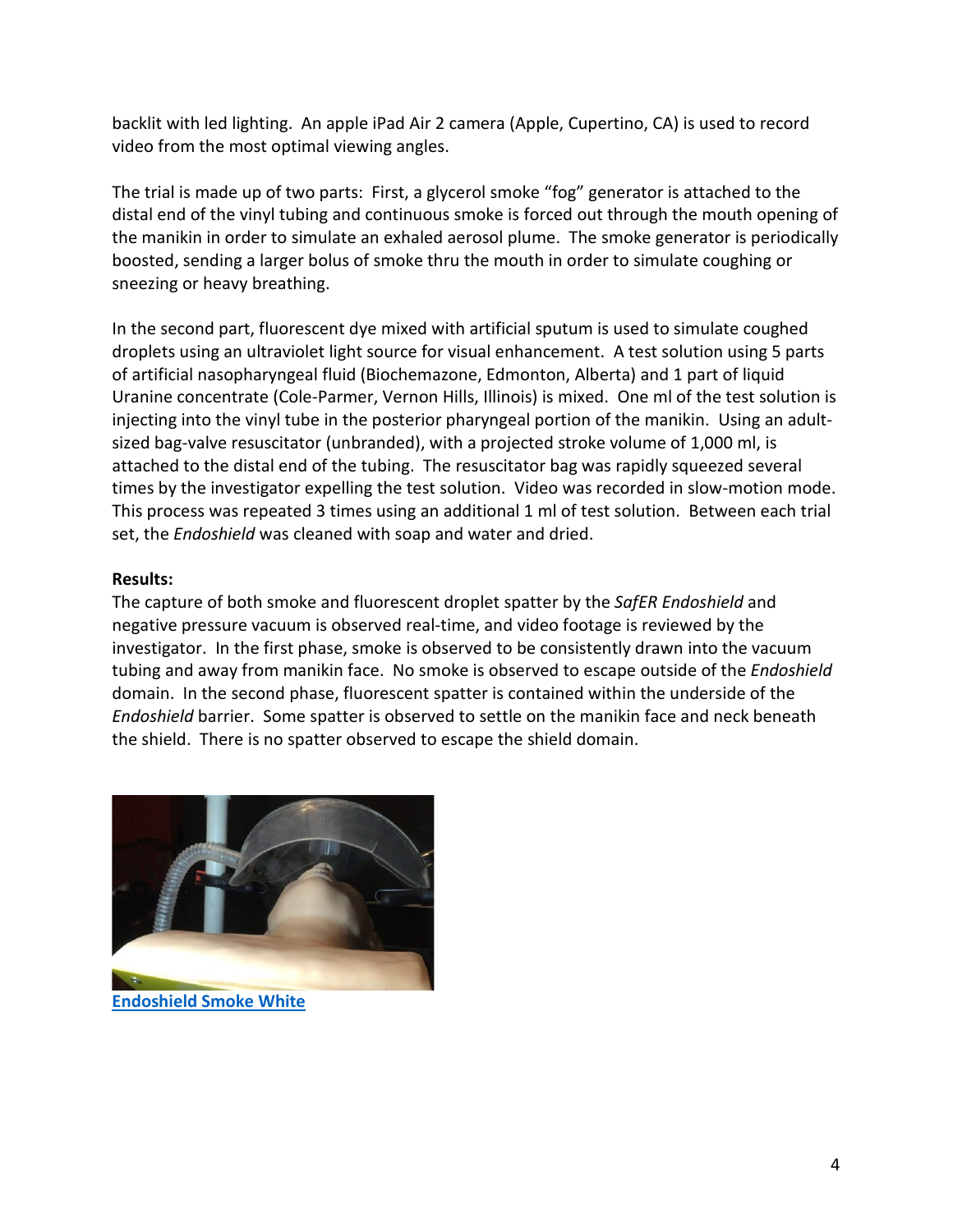

**[Endoshield Simulated Cough Fluorescein](https://www.youtube.com/watch?v=rSx4xgEgpXo&list=PLlSV23EfKxVEKOI61rVBNSSdDNj6aiWHf&index=4)**



**[Endoshield Smoke Red](https://www.youtube.com/watch?v=Sx18fj2N70s&list=PLlSV23EfKxVEKOI61rVBNSSdDNj6aiWHf&index=3)**



**[Endoshield Smoke Red –](https://www.youtube.com/watch?v=r3WevhcKZzw&list=PLlSV23EfKxVEKOI61rVBNSSdDNj6aiWHf&index=4) Close Up**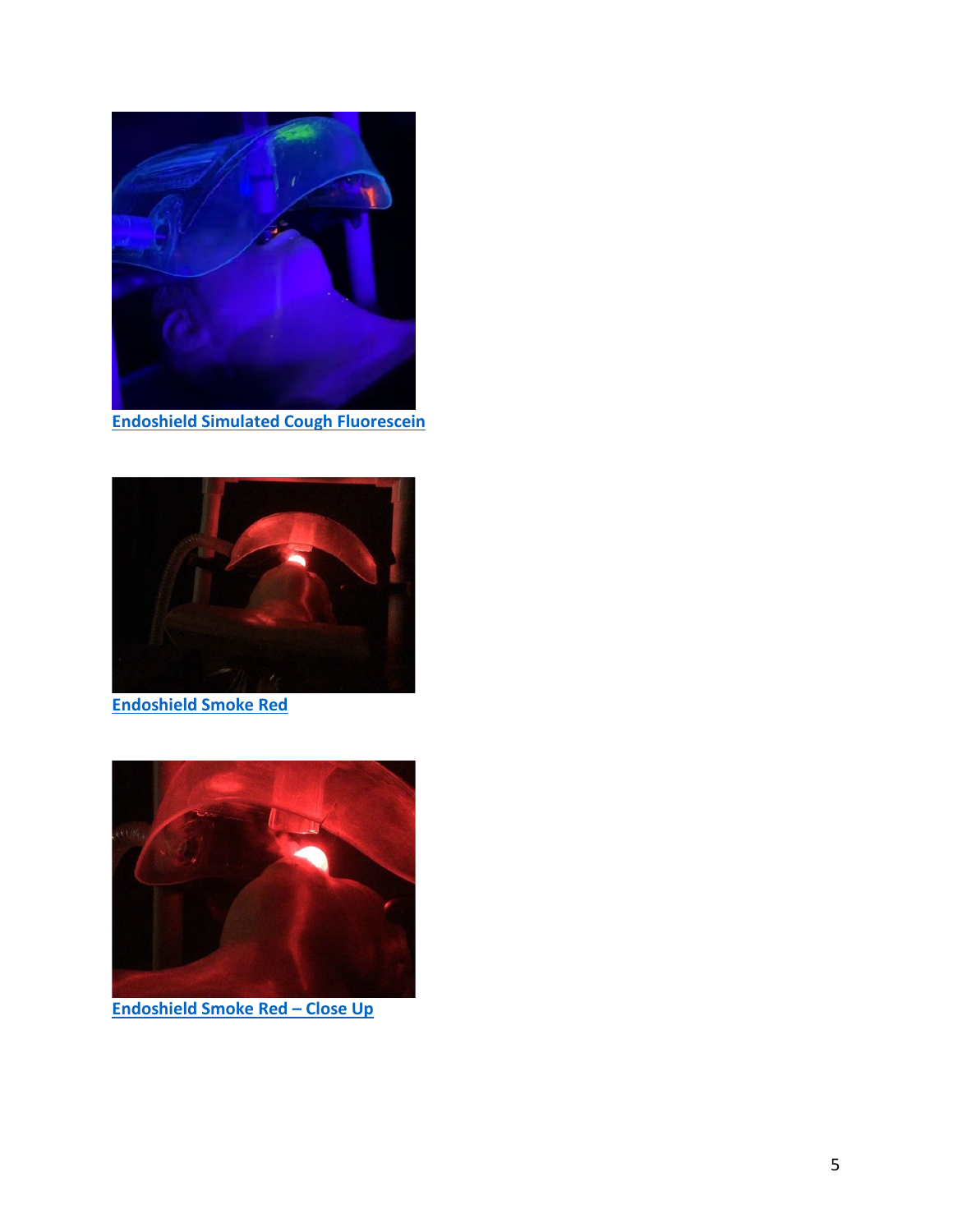#### **Discussion:**

Michael Klompas, MD, MPH, et al, in the 2021 JAMA Surgery manuscript *What is an Aerosol-Generating Procedure?* described four factors explaining the transmission risk during medical procedures. 1). Air forced over moist respiratory mucosa. 2). Degree of symptom and disease severity. 3). Distance – proximity to source. 4). Duration of exposure. "These factors explain the intubation paradox, the fact that controlled intubations generate negligible amounts of aerosols but performing the procedure has been associated with substantial risk for healthcare worker infections. Intubating a patient with viral respiratory failure forces the operator to be very close to the respiratory tract of a highly symptomatic patient, while forcing gas over the respiratory mucosa during preoxygenation or preintubation respiratory support. Higher level respiratory protection may be necessary under these conditions" {23}.

It is with little surprise that the COVID-19 pandemic has generated a great deal of concern and renewed discussion surrounding mitigating infectious exposure risk to HCW's performing Aerosol Generating Procedures. While the reduction of infection transmission can be brought about using personal protective equipment (PPE), it may not provide adequate protection from exposure to personnel performing endotracheal intubation in emergency department settings {24}. While the emphasis has been on wearing PPE, the elimination of pathogens from room air is a superior intervention according to the CDC {25}. The Centers for Disease Control have recommended that aerosol-generating procedures ideally be performed in an airborne isolation room i.e., a negative pressure room or using a local exhaust device {26,27}. The rooms are designed to prevent those airborne contaminates from escaping the room and entering adjacent hallways or work areas. Unfortunately, these rooms offer little to no protection of the personnel occupying the room and can create a false sense of security amongst the healthcare worker {28}. Isolation rooms are limited in numbers in hospitals and are usually quickly inundated with the sick during an outbreak. Maintaining proper negative pressure in isolation rooms is difficult due to leaks, windows, utilities, and design {29}. One study found 52 out of 115 "negative pressure" rooms were found to have positive airflow to the corridors {30}.

Early in the pandemic, numerous materials and devices were reimagined and fabricated in an effort to mitigate this exposure, including plastic drapes, tents, plexiglass boxes, and others. Many of these devices did not incorporate any sort of negative pressure vacuum or suction to remove and/or filter the infected patients expired air. The devices simply contained the contaminated air and when the device was removed, the HCW's were subject to the release of a large plume of aerosolized infectious particles. Even worse, the devices often redirected the contaminated air from under the box or drape into the face of the endoscopist standing above the patient {31}. Several studies published raised concern with this paradoxical phenomenon, prompting the United States FDA to withdraw emergency use authorization for such devices, unless they incorporated negative pressure suction {32,33,34}. Several attempts were made to modify these barriers enclosures using shop vacs with HEPA filtration or hospital wall suction. None of these devices have proved effective and practicable. The shop vacs were too loud, were bulky and lacked the portability needed in the prehospital and air ambulance arena. Industrial or shop vacuums are powerful and trade their air-handling ability for column lift, usually measured in inches of water. Moreover, very few of these types of vacuums have easily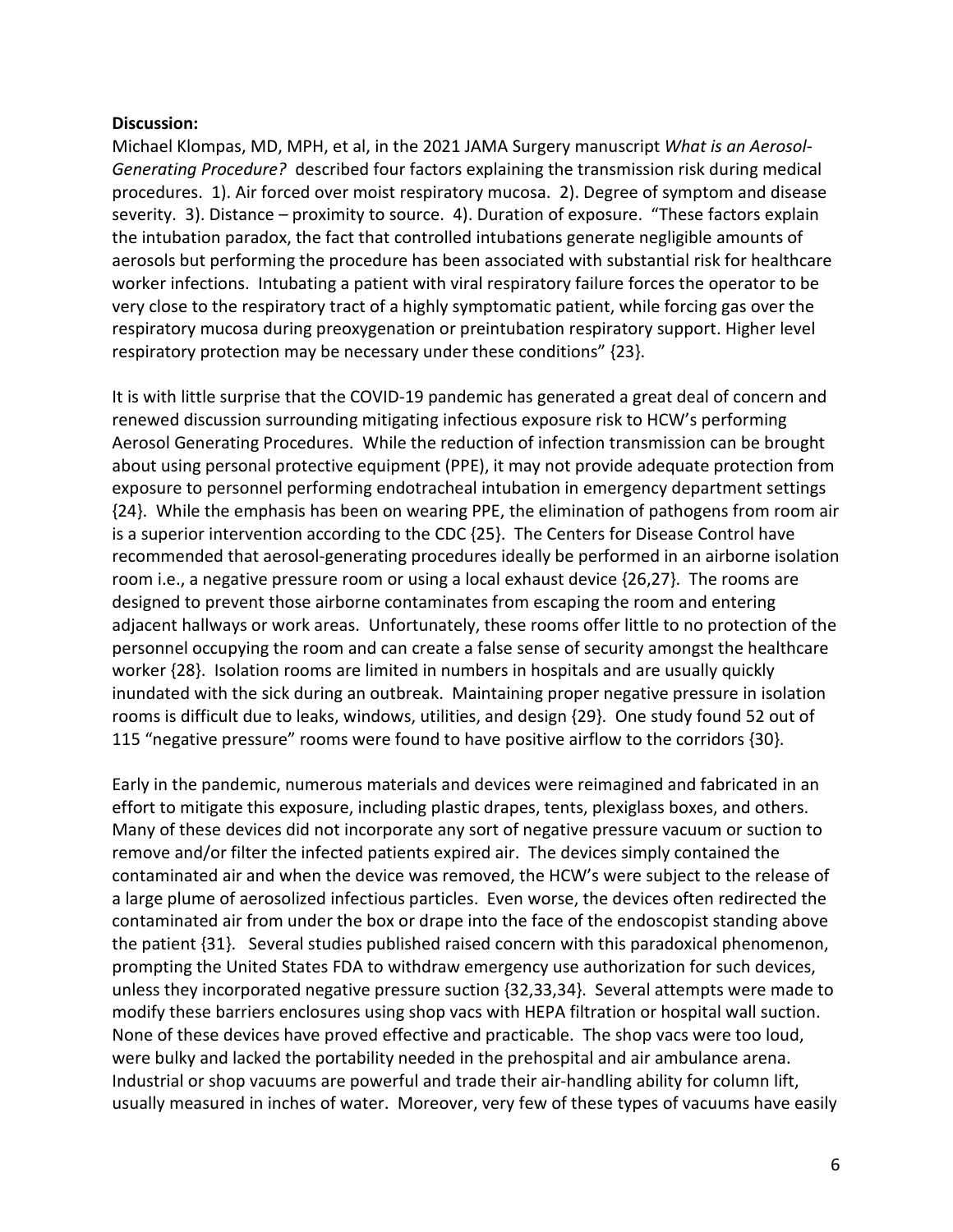replaceable HEPA filtration. Some of the barrier devices have relied on hospital wall suction as the negative pressure source. However, hospital wall suction is designed to move fluids rather than air. The standard diameter of the pipeline connecting to the wall suction outlets is  $\frac{1}{2}$ , thus limiting the air flow capacity to around 100 liters per minute.

The tested shield, coupled with the vacuum source, produces a negative pressure environment or a local exhaust ventilation (LEV) by capturing contaminates or fumes directly at their source, thereby reducing aerosol removal time in the room to zero. The portable LEV device affords an opportunity to perform AGP's in rooms with low air exchange rates. This can expand the availability of suitable environments to include ambulances, aircraft, non-hospital environments or anywhere where an AGP might take place. The device also can be used within the isolation rooms in order to offer an additional layer of security to the HCW.

The design of the SafER portable vacuum utilized state-of-the-art computational fluid dynamic modeling to determine the optimal air-flow specifications. The vacuum delivers 260 liters per minute of negative pressure airflow at a low open pressure of 0.757 PSI. The system creates 140 air exchanges per minute, or 8,400 per hour, and utilizes Ultra Low Particulate Air Filtration (ULPA). This is juxtaposed against the typical hospital negative pressure rooms that have air exchange rates of about 12 per hour and take 35 minutes to clear 99.9% of the room. The typical standard hospital room has about 6 air exchanges per hour and can take 69 minutes to clear 99.9% of particles from the room {28}. The noise level of the system is less than 60 dB, which is the level of a normal conversation. The unit utilizes disposable ULPA filtration, which is 99.999% effective at removing submicron particulate matter of 0.12-micron diameter or larger. The diameter of the SARS CoV-2 virus is approximately 0.125 microns.

#### **Summary:**

The *SafER Endoshield* and its ULPA filtered, portable negative pressure vacuum tics off all the boxes of an effective, user friendly, FDA compliant barrier device for use during endotracheal intubation. The shield adds an additional layer of protection against droplets and spatter for the endoscopist and other personnel positioned over and near the head of the patient. The Shield is not an enclosure placed over the patient, but rather attaches to standard direct and video laryngoscope handles. This design preserves the normal mechanics and ergonomics used in standard endotracheal intubation technique. The video diary demonstrates the shield's ability to block large droplets and spatter during a simulated cough. Using smoke to simulate small aerosol particles being exhaled by the patient, the footage shows the companion vacuum's ability to suction smoke plumes away from the manikin mouth and thus preventing those aerosols and droplets from reaching the attending healthcare personnel at the bedside, and in turn reducing those professionals' exposure to potentially infectious inhaled particles. A separate study should be undertaken to quantify particle reduction and to evaluate the firstpass success rate of intubation and time required to complete the procedure using the novel negative-pressure barrier. The shield should also be evaluated for its role when performing other aerosol-generating procedures such as bronchoscopy, nasopharyngoscopy, and upper GI endoscopy.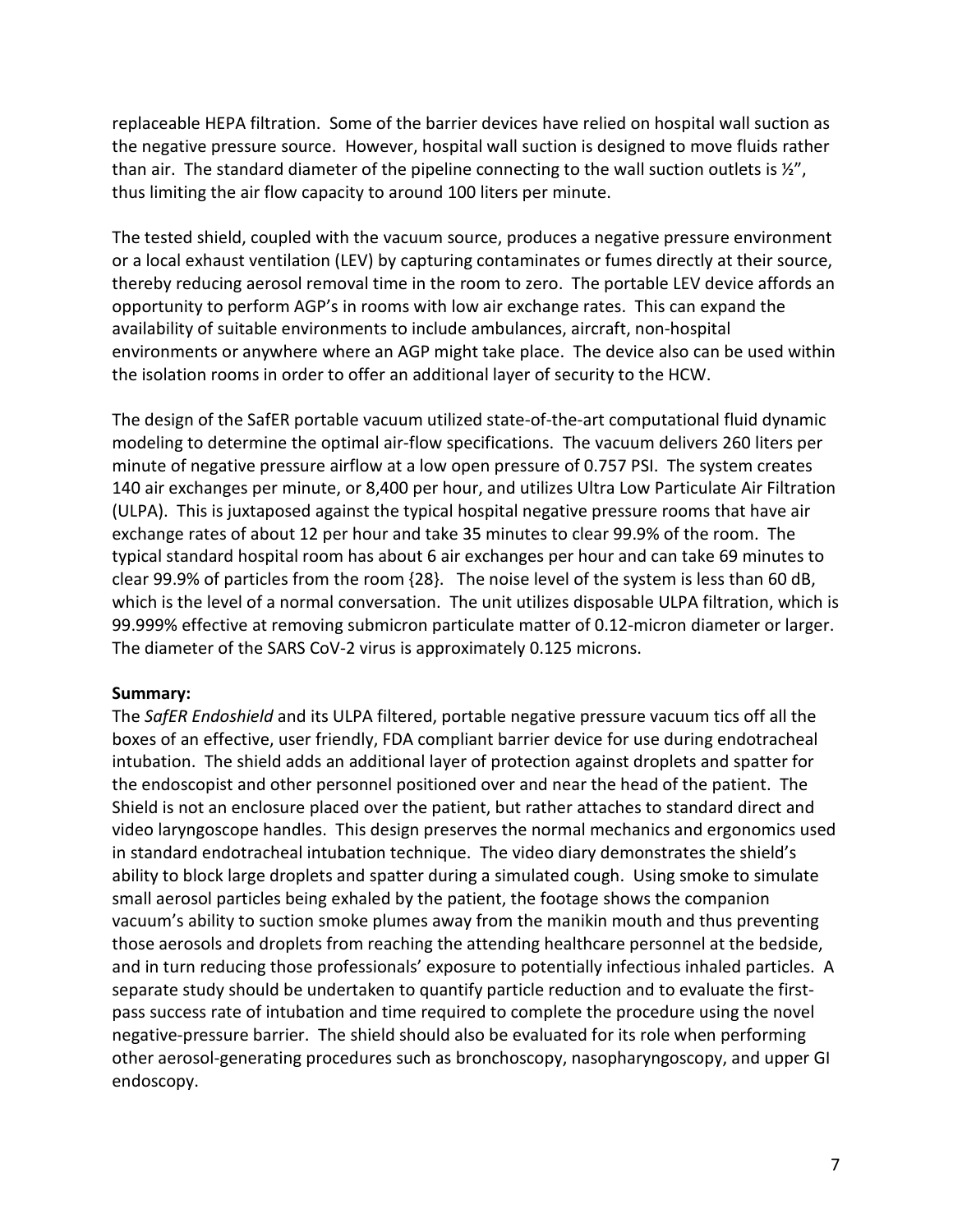# **References:**

- 1. Judson, Seth D., and Vincent J. Munster. "Nosocomial transmission of emerging viruses via aerosol-generating medical procedures." Viruses 11.10 (2019): 940.
- 2. Centers for Disease Control (CDC) Guidelines for preventing the transmission of Mycobacterium tuberculosis in health-care settings. MMWR Morbidity and Mortality Weekly Report 2005; 54 (RR17); 1-4
- 3. Fennnelly KP, Martyny JW, Fulton KE, et al. Cough-generated aerosols of Mycobacterium tuberculosis: a new method to study infectiousness. Am J of Resp Crit Care Med 2004; 169: 604-9.
- 4. Nardell EA. Catching droplet nuclei: toward a better understanding of tuberculosis transmission. Am J of Resp Crit Care Med 2004; 169: 553-4
- 5. Wang B, Zhang A, Sun JL, et al. Study of SARS transmission via liquid droplets in air. Journal of Biomechanical Engineering 2005; 127: 32-8.
- 6. Bridges CB, Kuehnert MJ, Hall CB. Transmission of influenza: implications for control in health care settings. Clinical Infectious Diseases 2003; 37: 1094-1101.
- 7. Yu IT, LI Y, Wong TW, et al. Evidence of airborne transmission of the severe acute respiratory syndrome virus. N Engl J Med 2004; 350:1731-9.
- 8. van Doremalen N, MorrisDH, Holbrook MG, et al. Aerosol and surface stability of SARS-CoV-2 as compared with SARS-CoV-1. N Engl J Med. 2020; 382(16):1564-1567.
- 9. Tashkin DP, Barjaktarevic IZ. Nebulized treatments and the possible risk of coronavirus transmission: where is the evidence? Chron Obstr Pulmon Dis 2020; 7:136-8.
- 10. Hall CB, Douglas RG, Geiman JM, Meagher MP. Viral Shedding patterns in children with influenza B infection. *Journal of Infectious Diseases* 1979; 140: 610-3.
- 11. Van Damme W, Dahoke R, Vanham G, Assefa Y. COVID-19: Does the infectious inoculum dose-response relationship contribute to understanding heterogeneity in disease severity and transmission dynamics? Medical Hypothesis 2021; Jan (146).
- 12. Tran K, Cimon K, Severn M, et al. Aerosol generating procedures and risk of transmission of acute respiratory infections to healthcare workers: a systematic review. PLoS One 2012; **7**: e35797.
- 13. Fowler RA, Guest CB, Lapinsky SE, et al. Transmission of severe acute respiratory syndrome during intubation and mechanical ventilation. Am J of Resp Crit Care Med 2004. 169: 98-202.
- 14. Christian MD, Loutfy M, Mcdonald LC, et al. Possible SARS coronavirus transmission during cardiopulmonary resuscitation. Emerging Infectious Diseases 2004. 10: 287-93.
- 15. Ronca S, Sturdivant R, Barr K, Harris D. SARS-CoV-2 Viability on 16 Common indoor Surface Finish Materials. HERD. 2021 Jul;14 (3): 49-64.
- 16. Casanova L, Alfano-Sobsey E, Rutala WA, et al. Virus transfer from personal protective equipment to healthcare employees' skin and clothing. Emerging Infectious Diseases 2008; 14: 1291-3.
- 17. Weismann D, dePerio M, Radonovich L. Covid-19 and Risks Posed to Personnel During Endotracheal Intubation. JAMA 2020; 323(20): 2027-2028.
- 18. Heinzerling, Amy, et al. "Transmission of COVID-19 to health care personnel during exposures to a hospitalized patient—Solano County, California, February 2020." Morbidity and Mortality Weekly Report 69.15 (2020): 472.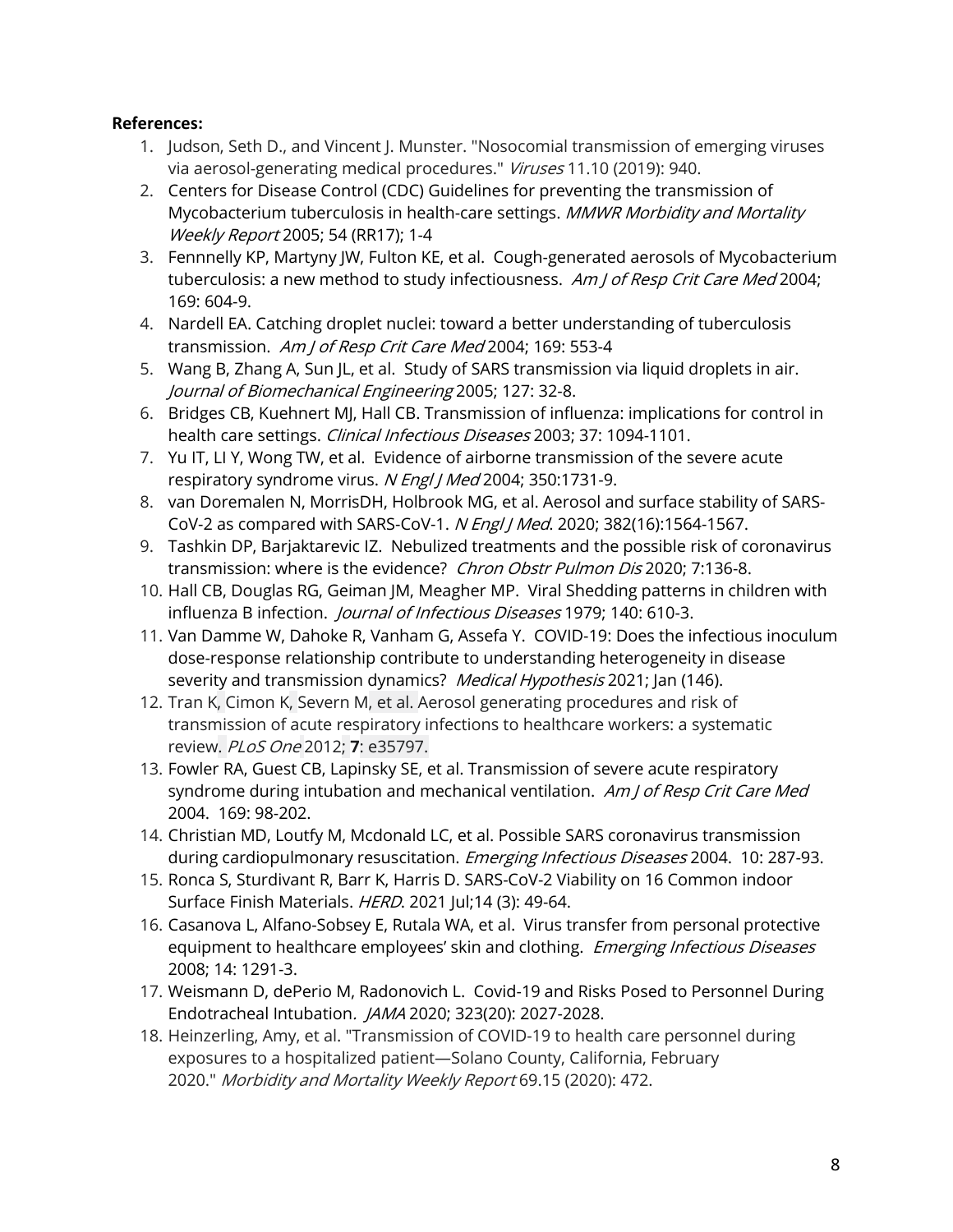- 19. Chan, Vinson Wai-Shun, et al. "Transmission of Severe Acute Respiratory Syndrome Coronavirus 1 and Severe Acute Respiratory Syndrome Coronavirus 2 During Aerosol-Generating Procedures in Critical Care: A Systematic Review and Meta-Analysis of Observational Studies." Critical Care Medicine 49.7 (2021): 1159-1168.
- 20. El‐Boghdadly, K., et al. "Risks to healthcare workers following tracheal intubation of patients with COVID‐19: a prospective international multicentre cohort study." Anesthesia 75.11 (2020): 1437-1447.
- 21. Beggs CB, Noakes CJ, Sleigh PA, et al. The transmission of Tuberculosis in confined spaces: an analytical review of alternative epidemiological models. *Int J Tuberculous* Lung Disease 2003; 7(11); 1015-1026.
- 22. Wells WF. Airborne Contagion and Air Hygiene. Cambridge MA; Harvard University Press, 1955.
- 23. Klompas M, Baker M, Rhee C. What is an Aerosol-Generating Procedure? JAMA Surg. 2021; 156(2): 113-114.
- 24. Feldman O, Meir M, Idelman R, Shait I. Exposure to a surrogate measure of contamination from simulated patients by emergency department personnel wearing personal protective equipment. JAMA 2020; 323(20): 2091-2093.
- 25. Kuhar D, Carrico R, Cox K. Infection Control in healthcare personnel: infrastructure and rountine practices for occupational infection prevention and control services; 2019; <https://www.cdc.gov/infectioncontrol/guidelines/healthcare-personnel/index.html> Date of access 2/2/2022.
- 26. Centers for Disease Control and Prevention Interim infection prevention and control recommendations for patients with suspected or confirmed Coronavirus disease 2019 (COVID-19) in healthcare setting. [https://www.cdc.gov/coronavirus/2019](https://www.cdc.gov/coronavirus/2019-ncov/hcp/infection-control-recommendations.html) [ncov/hcp/infection-control-recommendations.html](https://www.cdc.gov/coronavirus/2019-ncov/hcp/infection-control-recommendations.html)
- 27. Centers for Disease Control. TB Elimination Infection Control in Health-Care Settings, 2012:<https://www.cdc.gov/tb>
- 28. Braude, D. Dangerous Misperceptions About Negative-Pressure Rooms. Ann Emerg Med. 2020 Nov; 76(5): 690
- 29. Rice N, Streifel A, Vesley D. An evaluation of hospital special-ventilation-room pressures. Infection Control and Hospital Epidemiology. 2001; 22: 19-23.
- 30. Fraser VJ, Johnson K, Primack J, et al. Evaluation of rooms with negative pressure ventilation used for respiratory isolation in seven midwestern hospitals. Infection Control and Hospital Epidemiology. 1993; 14: 623-628.
- 31. Fried, Eric A. MD<sup>\*</sup>; Zhou, George MD<sup>\*</sup>; Shah, Ronak MD<sup>\*</sup>; Shin, Da Wi BE<sup>†</sup>; Shah, Anjan MD<sup>\*</sup>; Katz, Daniel MD<sup>\*</sup>; Burnett, Garrett W. MD<sup>\*</sup> Barrier Devices, Intubation, and Aerosol Mitigation Strategies: Personal Protective Equipment in the Time of Coronavirus Disease 2019, Anesthesia & Analgesia: January 2021 - Volume 132 - Issue 1 - p 38-45 doi: 10.1213/ANE.0000000000005249
- 32. Simpson J.P, et al., Measurement of airborne particle exposure during simulated tracheal intubation using various proposed aerosol containment devices during the COVID‐19 pandemic, Anesthesia, 19 June 2020, 1-9.
- 33. Begley J.I. et al., The Aerosol box for intubation in COVID-19 patients: an in-situ simulation crossover study, Anesthesia, August 20202. 75 (8), 1014-1021.